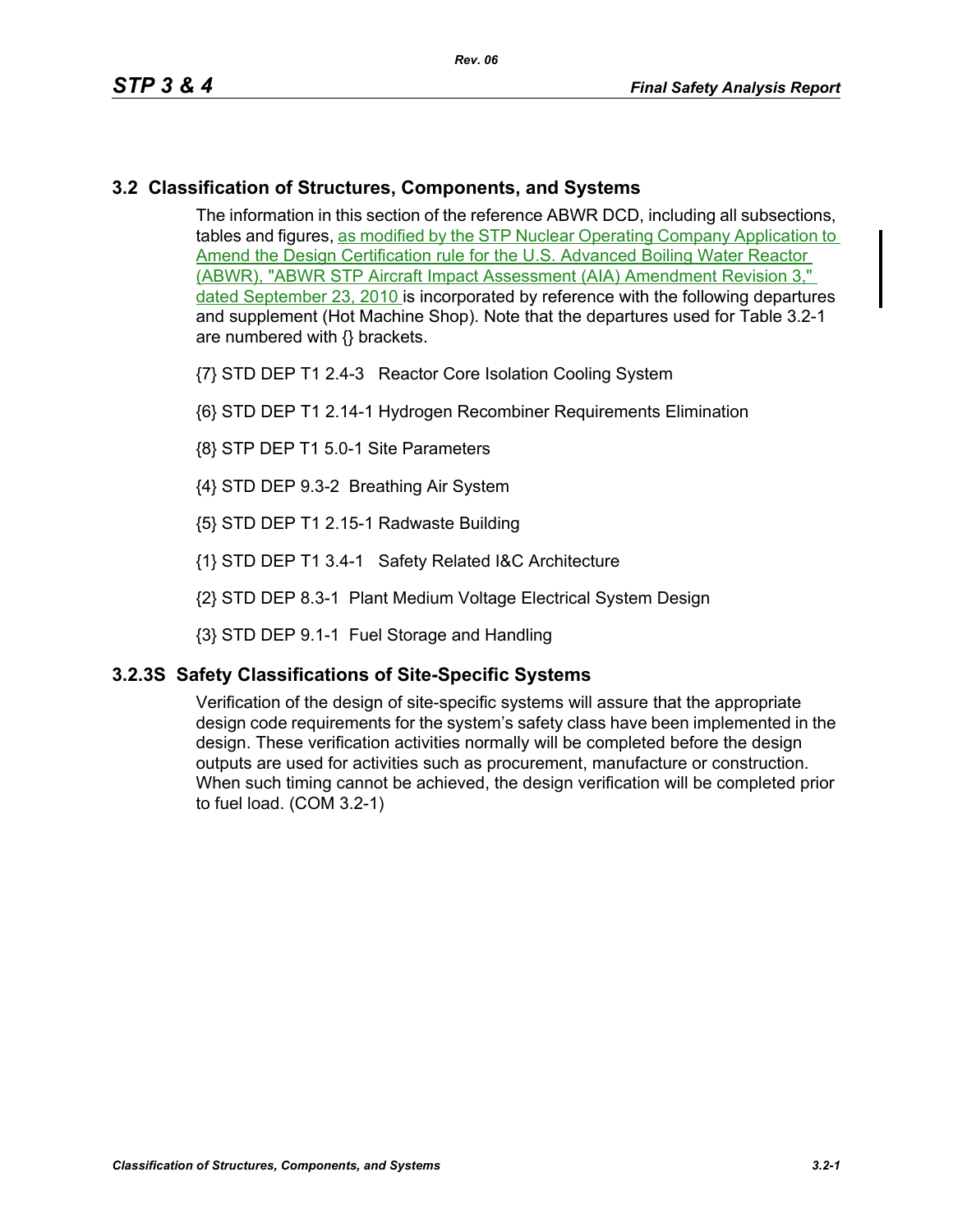|                                  |                                                      | The classification information is presented by System* in the following order:                  |
|----------------------------------|------------------------------------------------------|-------------------------------------------------------------------------------------------------|
| Item No.                         | MPL Number <sup>t</sup>                              | <b>Title</b>                                                                                    |
| C Control and Instrument Systems |                                                      |                                                                                                 |
| C7                               | C71                                                  | Reactor Protection System Trip and Isolation System <sup>‡</sup> {1}                            |
| C11                              | C91                                                  | Process Computer (Includes PMCS and PGCS)Plant<br>Information and Control System {1}            |
| C <sub>14</sub>                  | C74                                                  | ESF Logic and Control System {1}                                                                |
| <b>H</b> Control Panels          |                                                      |                                                                                                 |
| H6                               | H23                                                  | <b>Multiplexing System {1}</b>                                                                  |
| N Power Cycle Systems            |                                                      |                                                                                                 |
| N6.1                             | <b>N30</b>                                           | <b>Turbine Supervisory System</b>                                                               |
| N17                              | N42                                                  | <b>Hydrogen Gas Cooling System</b>                                                              |
| N23                              | N71                                                  | <b>Circulating Water System</b>                                                                 |
| P Station Auxiliary Systems      |                                                      |                                                                                                 |
| P1                               | P <sub>11</sub>                                      | Makeup Water System (Purified)                                                                  |
|                                  |                                                      | P8 (See U16) P40 (See U80) Ultimate Heat Sink (Ultimate Heat Sink and Associated<br>Structures) |
| P <sub>9</sub>                   | P41                                                  | <b>Reactor Service Water System</b>                                                             |
| <b>P24</b>                       | <b>P96</b>                                           | <b>Vibration Monitoring System</b>                                                              |
| R Station Electrical Systems     |                                                      |                                                                                                 |
| R <sub>16</sub>                  | R51                                                  | <b>Communication System</b>                                                                     |
| S Power Transmission Systems     |                                                      |                                                                                                 |
| S <sub>0</sub>                   | <b>S11</b>                                           | <b>Main Power Transformer</b>                                                                   |
| π                                | <b>Containment and Environmental Control Systems</b> |                                                                                                 |
| F <sub>8</sub>                   | <b>T49</b>                                           | <b>Flammability Control System {6}</b>                                                          |
|                                  | U Structures and Servicing Systems                   |                                                                                                 |
| U <sub>0</sub>                   | U <sub>10</sub>                                      | <b>Makeup Water Treatment Building</b>                                                          |
| U <sub>0.1</sub>                 | U12                                                  | <b>Sewage Treatment Building</b>                                                                |
| U <sub>0.2</sub>                 | U14                                                  | <b>Training Center/Simulator Building</b>                                                       |
| U <sub>0.3</sub>                 | U15                                                  | <b>Warehouses</b>                                                                               |
| U1                               | U <sub>21</sub>                                      | <b>Foundation Work</b>                                                                          |
| U6                               | U43                                                  | <b>Fire Protection System</b>                                                                   |
| U9.1                             | <b>U62</b>                                           | <b>Waste Water Retention Basin</b>                                                              |
| U9.2                             | <b>U65</b>                                           | <b>Low Level Radwaste Storage</b>                                                               |
| U12                              | U73/U82                                              | Control Building <sup>#</sup> /Control Building Annex                                           |
| U13                              | U74                                                  | Radwaste Building                                                                               |
| U15                              | U79                                                  | Miscellaneous Buildings (e.g., Communications,<br><b>Meteorology Lab)</b>                       |
| U17                              | <b>U81</b>                                           | <b>Firewater Pump House</b>                                                                     |

**Table 3.2-1 Classification Summary**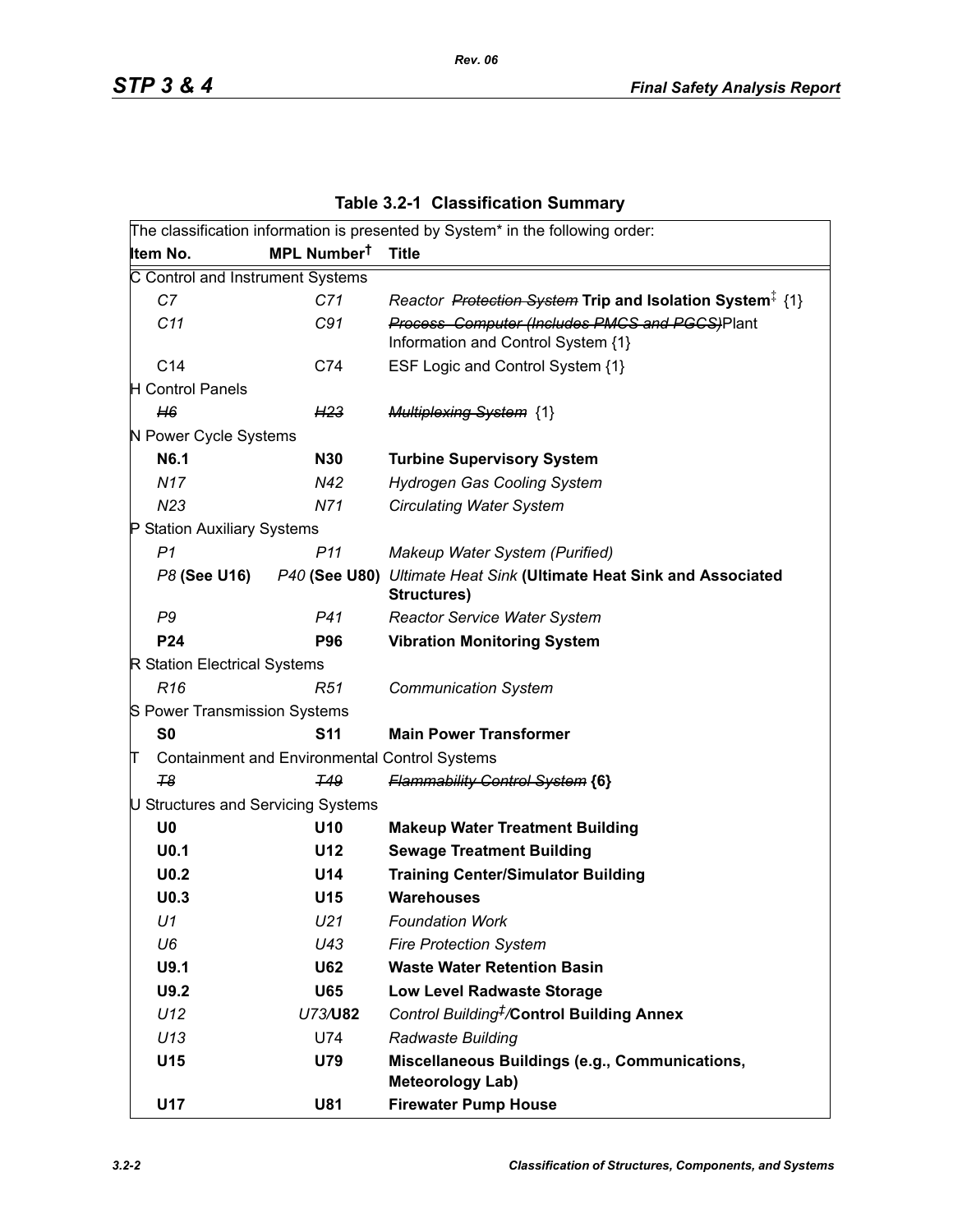|                                                   |                         | rapie 0.2-1 Ulassincation Udiminal y (Uditunded)                                       |
|---------------------------------------------------|-------------------------|----------------------------------------------------------------------------------------|
|                                                   |                         | The classification information is presented by System* in the following order:         |
| Item No.                                          | MPL Number <sup>t</sup> | <b>Title</b>                                                                           |
| U18                                               | <b>U90</b>              | <b>Fire Detection System</b>                                                           |
| U <sub>19</sub>                                   | <b>U95</b>              | <b>Hot Machine Shop</b>                                                                |
| <b>U20 (See P8)</b>                               |                         | U80 (See P40) Ultimate Heat Sink and Associated Structures                             |
| <b>W</b> Intake Structure and Servicing Equipment |                         |                                                                                        |
| W <sub>1</sub>                                    | <b>W12</b>              | <b>Power Cycle Heat Sink Pumphouse (Circulation Water)</b><br><b>Intake Structure)</b> |
| W <sub>2</sub>                                    | <b>W13</b>              | <b>Circulation Water Discharge Structure</b>                                           |
| W <sub>3</sub>                                    | <b>W32</b>              | <b>Screen Cleaning Facility</b>                                                        |
| W4                                                | <b>W33</b>              | <b>Screen</b>                                                                          |
| W <sub>5</sub>                                    | <b>W41</b>              | <b>Reservoir Makeup Pumping Facility</b>                                               |
| Y Yard Structures and Equipment                   |                         |                                                                                        |
| Y1.1                                              | Y46                     | <b>Cathodic Protection System</b>                                                      |
| Y1.2                                              | <b>Y51</b>              | <b>Yard Miscellaneous Drain System</b>                                                 |
| Y2.1                                              | Y53                     | <b>Chemical Storage and Transfer Systems</b>                                           |
| Y2.2                                              | <b>Y71</b>              | <b>Reactor Service Water Pipe Tunnel</b>                                               |
| Y2.3                                              | <b>Y72</b>              | <b>Radwaste Pipe Tunnel</b>                                                            |

## **Table 3.2-1 Classification Summary (Continued)**

*Rev. 06*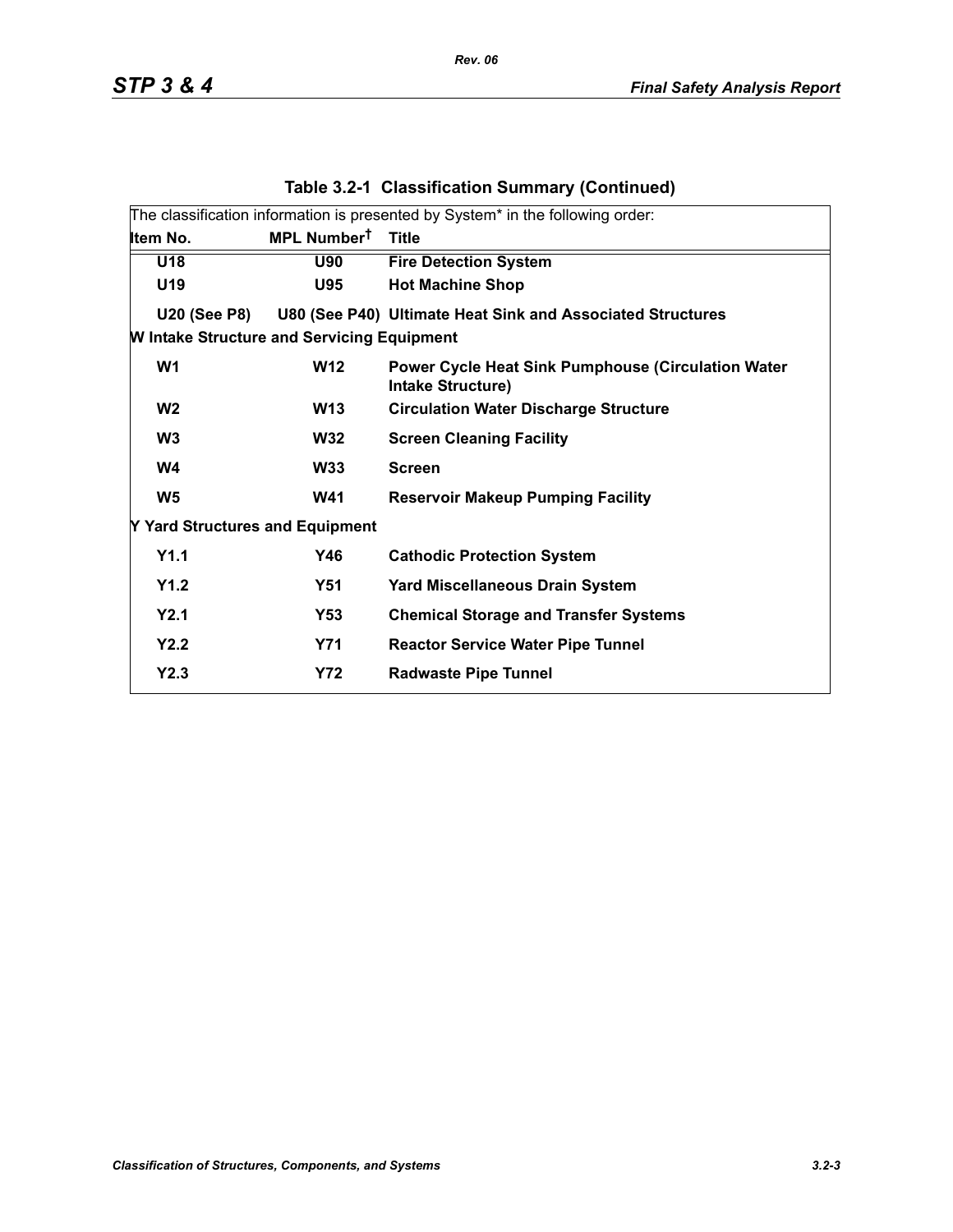|                |       |                                                                                                                                                                                                              | <b>Safety</b>      |                        | Quality<br>Group<br>Classi- | Quality<br>Assur-<br>ance<br>Require- | <b>Seismic</b>        |                            |
|----------------|-------|--------------------------------------------------------------------------------------------------------------------------------------------------------------------------------------------------------------|--------------------|------------------------|-----------------------------|---------------------------------------|-----------------------|----------------------------|
|                |       | <b>Principal Componenta</b>                                                                                                                                                                                  | Class <sup>b</sup> | Location <sup>c</sup>  | fication <sup>d</sup>       | mente                                 | Category <sup>f</sup> | <b>Notes</b>               |
| C7             |       | Reactor Protection System<br>Trip and Isolation System {1}                                                                                                                                                   |                    |                        |                             |                                       |                       |                            |
| C11            |       | <b>Process Computer (includes</b><br><b>PMCS &amp; PGCS</b> ) Plant<br><b>Information and Control</b><br>System {1}                                                                                          | ${\cal N}$         | X                      |                             | E                                     |                       |                            |
| C14            | ${1}$ | <b>ESF Logic and Control System</b>                                                                                                                                                                          | 3                  | SC, X, T,<br><b>RZ</b> |                             | В                                     | $\mathsf{l}$          |                            |
| D <sub>3</sub> |       | <b>Containment Atmospheric</b><br><b>Monitoring System {6}</b>                                                                                                                                               |                    |                        |                             |                                       |                       |                            |
|                | 2.    | Components with<br>nonsafety-related function<br>(hydrogen and oxygen<br>monitors)                                                                                                                           | N                  | C, SC, X, R<br>Z       |                             | E                                     |                       |                            |
|                |       | E4 RCIC System {7}                                                                                                                                                                                           |                    |                        |                             |                                       |                       |                            |
|                |       | 2. Piping including<br>supports discharge line<br>from vacuum pump to<br>containment isolation<br>valves, and discharge line<br>from condensate pump to<br>the first globe valve Not<br><b>Used</b>          | N                  | SG                     | G                           | Е                                     |                       | $\left(\mathcal{G}\right)$ |
|                | 4.    | RCIC Turbine-Pump and<br>piping including support,<br>CST suction line from the<br>first RCIC motorized valve,<br>S/P suction line to the<br>pump, discharge line up to<br>the FW line "B" thermal<br>sleeve | 2                  | SC, M                  | В                           | В                                     | I                     | $(g)$ (m)                  |
|                | 9.    | Turbine including<br>supportsNot Used                                                                                                                                                                        | $\overline{2}$     | SC                     |                             | В                                     | $\overline{1}$        | (m)                        |
| F1             |       | Fuel Servicing Equipment {3}                                                                                                                                                                                 | N/2                | SC                     | Æ                           | E/B                                   |                       | (x)                        |

|  | Table 3.2-1 Classification Summary (Continued) |  |  |
|--|------------------------------------------------|--|--|
|--|------------------------------------------------|--|--|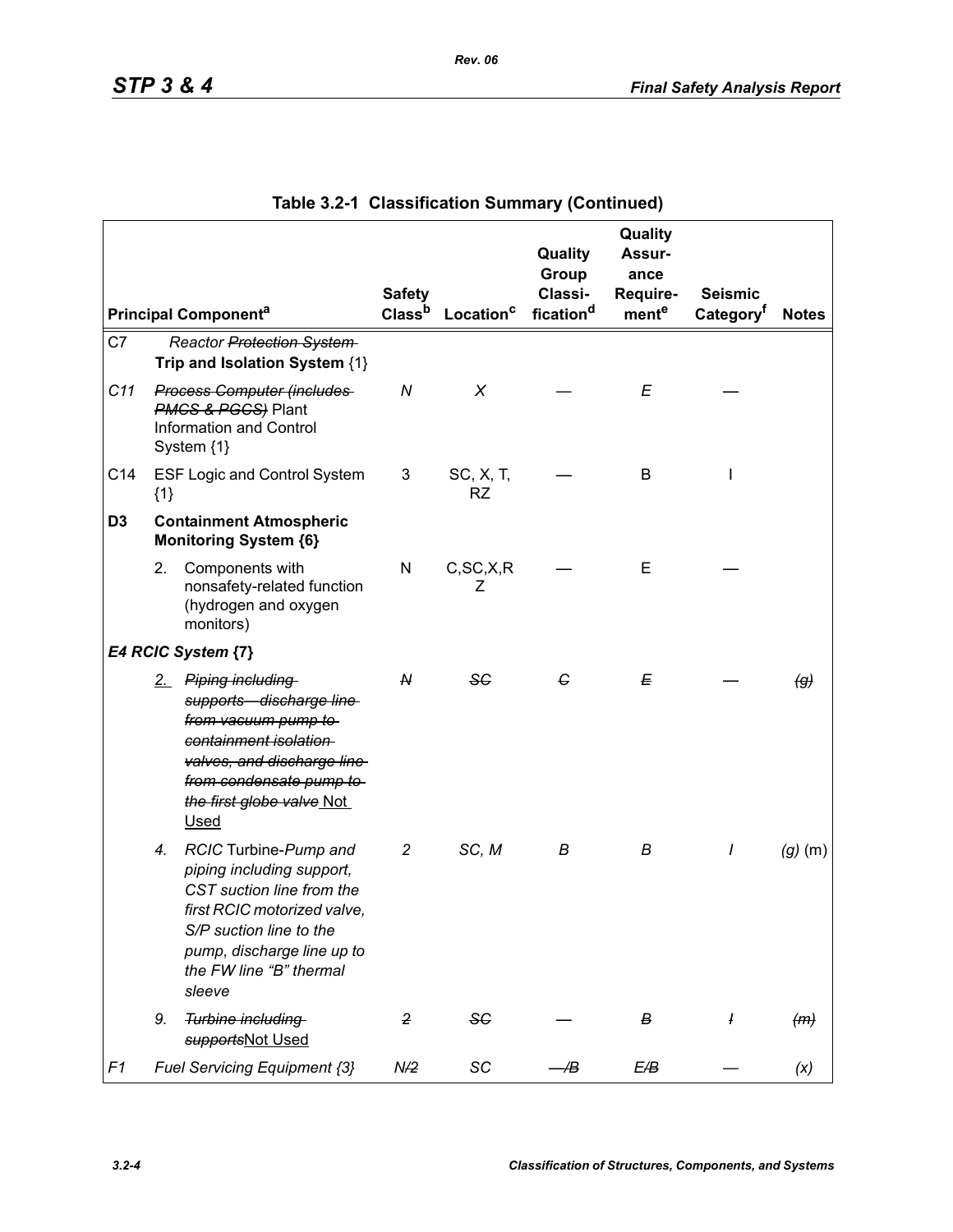|                    |                |                                                                                                                                                                                               | <b>Safety</b>      |                         | Quality<br>Group<br>Classi- | Quality<br><b>Assur-</b><br>ance<br>Require- | <b>Seismic</b>        |              |
|--------------------|----------------|-----------------------------------------------------------------------------------------------------------------------------------------------------------------------------------------------|--------------------|-------------------------|-----------------------------|----------------------------------------------|-----------------------|--------------|
|                    |                | <b>Principal Componenta</b>                                                                                                                                                                   | Class <sup>b</sup> | Location <sup>c</sup>   | fication <sup>d</sup>       | ment <sup>e</sup>                            | Category <sup>t</sup> | <b>Notes</b> |
| H6                 |                | <b>Multiplexing System {1}</b>                                                                                                                                                                |                    |                         |                             |                                              |                       |              |
|                    | $+$            | Electrical module with<br>safety-related functions<br>(Essential)                                                                                                                             | $\overline{3}$     | RZ, X                   |                             | в                                            | I                     |              |
|                    | $2 -$          | <b>Gable with safetyrelated</b><br>functions<br>(Essential)                                                                                                                                   | $\mathbf{3}$       | RZ, X                   |                             | в                                            |                       |              |
|                    | 3 <sub>r</sub> | Other electrical<br>modules and cables<br>(Non-essential)                                                                                                                                     | N                  | <b>SG, RZ, X,</b><br>W  |                             | E                                            |                       |              |
| N6.1               |                | <b>Turbine Supervisory</b><br><b>System</b>                                                                                                                                                   | N                  | т                       |                             |                                              |                       |              |
| <b>N17</b>         |                | <b>Hydrogen Gas Cooling</b><br>System                                                                                                                                                         | ${\cal N}$         | $Tz$ O                  |                             | E                                            |                       |              |
| N23                |                | <b>Circulating Water System</b>                                                                                                                                                               | Ν                  | $Tz$ O                  | D                           | E                                            |                       |              |
| P <sub>1</sub>     |                | Makeup Water System (Purified)                                                                                                                                                                |                    |                         |                             |                                              |                       |              |
|                    |                | 2. Piping including<br>supports and valves                                                                                                                                                    | N                  | SC, RZ, T<br>H, W, X, O | D                           | E                                            |                       |              |
| P8<br>(See<br>U16) |                | <b>Ultimate Heat Sink</b><br>(Ultimate Heat Sink and<br><b>Associated Structures)</b><br><b>UHS Basin, Cooling</b><br><b>Tower Structural</b><br><b>Elements, and RSW</b><br><b>Pumphouse</b> | 3                  | O, U                    | C,                          | B                                            | I                     |              |
| P9                 |                | <b>Reactor Service Water System</b>                                                                                                                                                           |                    |                         |                             |                                              |                       |              |
|                    |                | 1. Safety-related piping<br>including supports,<br>piping and valves,<br>pumps and strainers                                                                                                  | 3                  | U, O, X                 | С                           | В                                            |                       |              |
|                    |                | 2. Electrical modules and<br>cables with safety-<br>related functions,<br>including cooling<br>tower fans, fan motors<br>and controls                                                         | 3                  | RZ, U, O, X             |                             | В                                            | I                     |              |

|  | Table 3.2-1 Classification Summary (Continued) |  |  |
|--|------------------------------------------------|--|--|
|--|------------------------------------------------|--|--|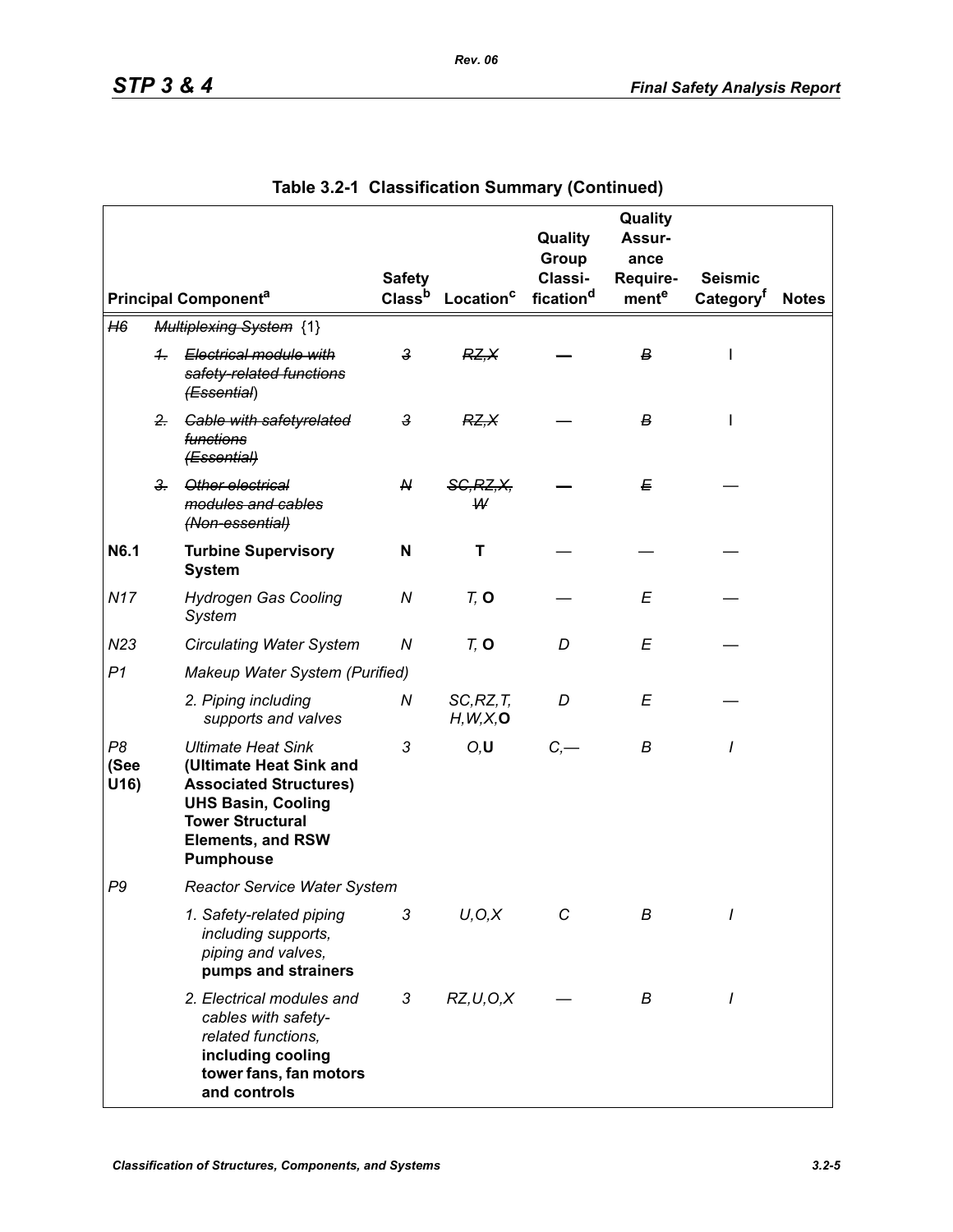|                  |               |                                                                          |                                     |                                              | Quality<br>Group                 | Quality<br>Assur-<br>ance |                                         |              |
|------------------|---------------|--------------------------------------------------------------------------|-------------------------------------|----------------------------------------------|----------------------------------|---------------------------|-----------------------------------------|--------------|
|                  |               | <b>Principal Componenta</b>                                              | <b>Safety</b><br>Class <sup>b</sup> | Location <sup>c</sup>                        | Classi-<br>fication <sup>d</sup> | Require-<br>mente         | <b>Seismic</b><br>Category <sup>t</sup> | <b>Notes</b> |
| P <sub>19</sub>  |               | Breathing Air System {4}                                                 | N                                   | G, SG, T                                     |                                  | Е                         |                                         |              |
|                  | $\mathbf 1$ . | <b>Containment Isolation</b><br>including supports,<br>valves and piping | $\mathbf 2$                         | C, SC                                        | B                                | B                         | п                                       |              |
|                  | 2.            | Other mechanical and<br>electrical components                            | N                                   | C,SC,RT,<br><b>MCH</b>                       |                                  | Е                         |                                         |              |
| P24              |               | <b>Vibration Monitoring</b><br><b>System</b>                             | N                                   | C, O, RZ,<br>SC, T, X, F,<br>U, P            |                                  | $E/-$                     |                                         |              |
| R5               |               | Metalclad Switchgear {2}                                                 |                                     |                                              |                                  |                           |                                         |              |
|                  | 1.            | Safety-related 6900 4160<br>Volt switchgear                              | 3                                   | <b>RZ</b>                                    |                                  | B                         | $\prime$                                |              |
| R <sub>16</sub>  |               | <b>Communication System</b>                                              | N                                   | SC, C, RZ,<br>X, O, H, T<br>M, W, F, U,<br>Р |                                  | В                         | $\prime$                                |              |
| S <sub>0</sub>   |               | <b>Main Power Transformer</b>                                            | N                                   | O                                            |                                  |                           |                                         |              |
| 78               | ${6}$         | <b>Flammability Control System</b>                                       | $\mathbf{2}$                        | <b>SG</b>                                    | В                                | B                         | ł                                       |              |
| U <sub>0</sub>   |               | <b>Makeup Water Treatment</b><br><b>Building</b>                         | N                                   | O                                            |                                  |                           |                                         |              |
| U <sub>0.1</sub> |               | <b>Sewage Treatment</b><br><b>Building</b>                               | N                                   | O                                            |                                  |                           |                                         |              |
| U <sub>0.2</sub> |               | <b>Training</b><br><b>Center/Simulator</b><br><b>Building</b>            | N                                   | $\mathbf{o}$                                 |                                  |                           |                                         |              |
| U <sub>0.3</sub> |               | <b>Warehouses</b>                                                        | N                                   | O                                            |                                  |                           |                                         |              |
| U1               |               | <b>Foundation Work</b>                                                   | 2/3                                 | C, SC, RZ,<br>U                              |                                  | В                         | I                                       |              |
| U <sub>5</sub>   |               | Heating, Ventilation and Air Conditioning**                              |                                     |                                              |                                  |                           |                                         |              |
|                  |               | 1. Safety-related<br>equipment <sup>††</sup>                             |                                     |                                              |                                  |                           |                                         |              |
|                  |               | a. Fan-coil cooling<br>units                                             | 3                                   | SC, RZ, X,<br>U                              |                                  | В                         | I                                       |              |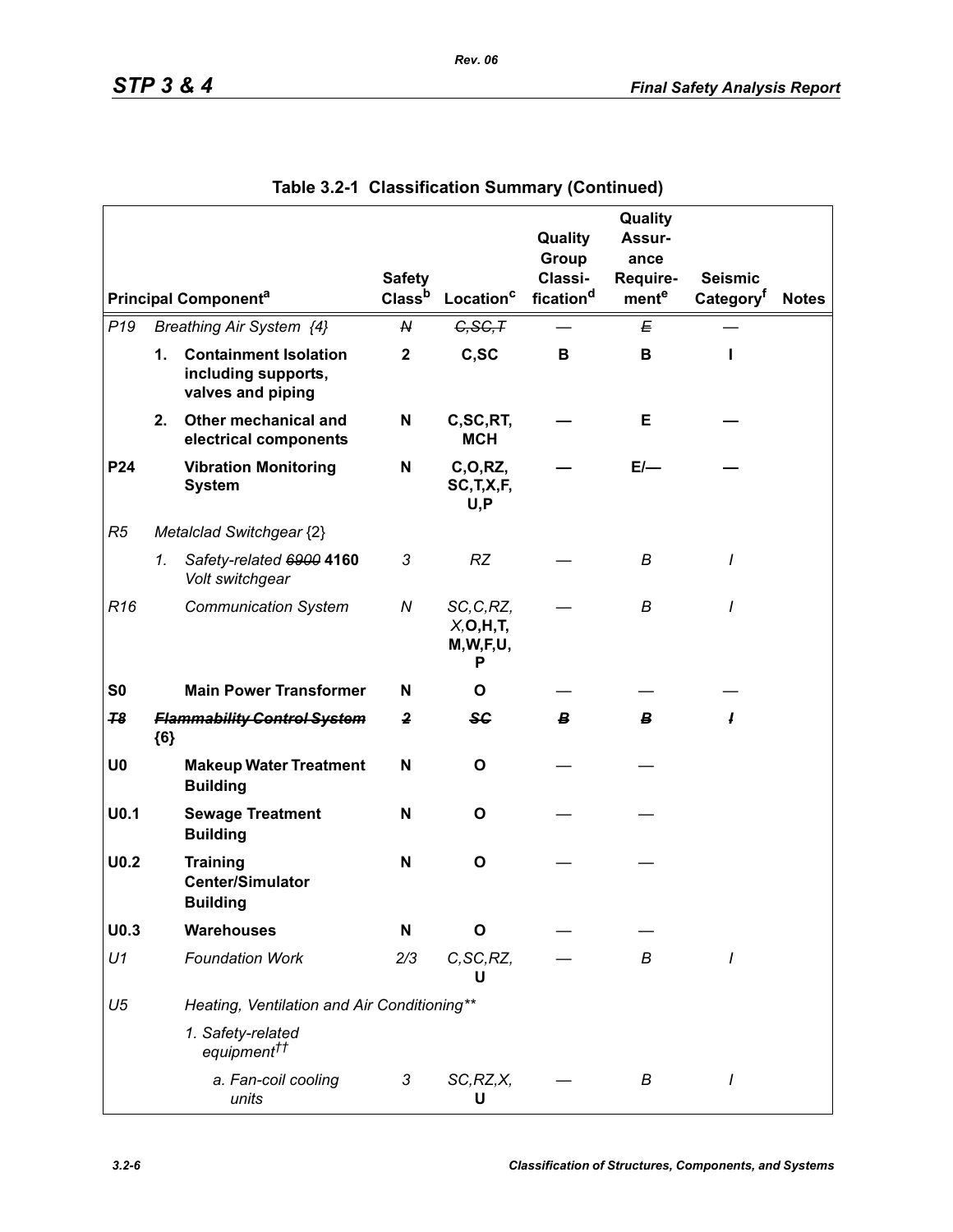|                |                                                                  | <b>Safety</b>      |                                      | Quality<br>Group<br>Classi- | Quality<br>Assur-<br>ance<br>Require- | <b>Seismic</b>        |              |
|----------------|------------------------------------------------------------------|--------------------|--------------------------------------|-----------------------------|---------------------------------------|-----------------------|--------------|
|                | <b>Principal Component<sup>a</sup></b>                           | Class <sup>b</sup> | Location <sup>c</sup>                | fication <sup>d</sup>       | mente                                 | Category <sup>t</sup> | <b>Notes</b> |
|                | b. Heating units-<br>electrical or water                         | 3                  | SC, RZ, X,<br>U                      |                             | B                                     |                       |              |
|                | c. Blowers-Air supply<br>or                                      | 3                  | SC, RZ, X,<br>U                      |                             | В                                     | I                     |              |
|                | d. Ductwork                                                      | 3                  | SC, RZ, X,<br>U                      |                             | В                                     |                       |              |
|                | e. Filters-Equipment<br>areas                                    | 3                  | SC, RZ, X,<br>U                      |                             | В                                     |                       |              |
|                | h. Other safety-related<br>valves and dampers                    | 3                  | RZ, X, U                             |                             | В                                     |                       |              |
|                | <i>i. Electrical modules</i><br>with safety-related<br>functions | 3                  | SC, RZ, X,<br>U                      |                             | B                                     | I                     |              |
|                | j. Cable with safety-<br>related functions                       | 3                  | SC, RZ, X,<br>U                      |                             | B                                     | I                     |              |
| U <sub>6</sub> | <b>Fire Protection System</b>                                    |                    |                                      |                             |                                       |                       |              |
|                | 1. Other Piping including<br>supports and valves                 | N                  | SC,X,RZ,<br>H, T, W, O,<br>F,U,P     | D                           | E                                     |                       | $(t)$ $(u)$  |
|                | 5. Electrical Modules                                            | N                  | SC,X,RZ,<br>H, T, W, F,<br>U, P, O   |                             | E                                     |                       | $(t)$ $(u)$  |
|                | 7. Cables                                                        | N                  | SC,X,RZ,<br>H, T, W, F,<br>U, P, O   |                             | E                                     |                       | $(t)$ $(u)$  |
|                | 8. Sprinklers or deluge<br>water systems                         | Ν                  | H, W, SC,<br>$RZ, T, O, X$ ,<br>U, P | D                           | Е                                     |                       | $(t)$ $(u)$  |
|                | 9. Foam reaction or<br>deluge water systems                      | N                  | RZ, T, O                             |                             | E                                     |                       | $(t)$ $(u)$  |
| U9.1           | <b>Waste Water Retention</b><br><b>Basin</b>                     | N                  | $\mathbf{o}$                         |                             |                                       |                       |              |
| U9.2           | <b>Low Level Radwaste</b><br><b>Storage</b>                      | N                  | $\mathbf{o}$                         |                             | Е                                     |                       | (p)          |
| U10            | Reactor Building {8}                                             | 3                  | C, SC, RZ<br>М                       |                             | В                                     | I                     | (ii)         |

|  | Table 3.2-1 Classification Summary (Continued) |  |  |
|--|------------------------------------------------|--|--|
|--|------------------------------------------------|--|--|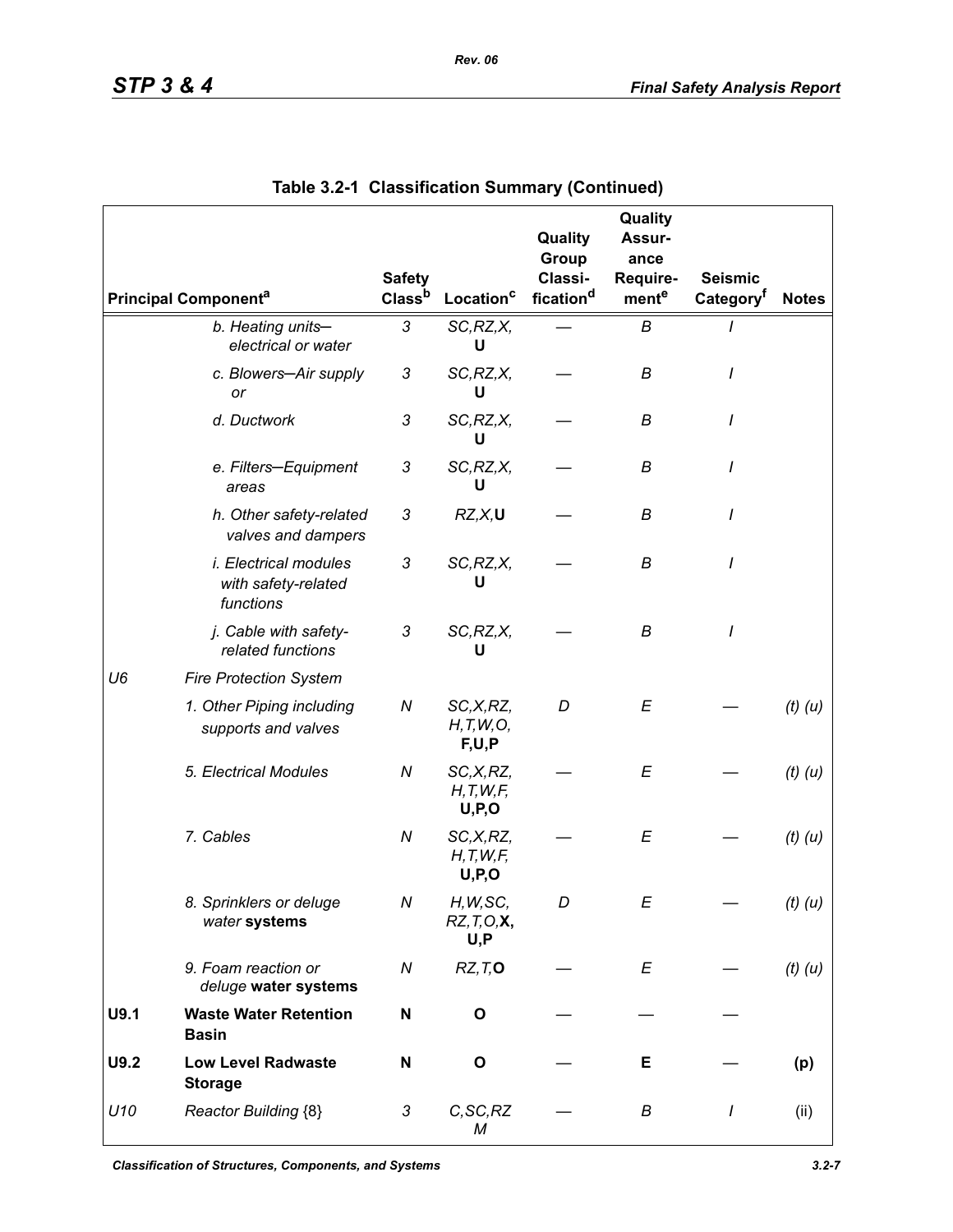|                                |              |                                                                                                 | <b>Safety</b>      |                       | Quality<br>Group<br>Classi- | Quality<br>Assur-<br>ance<br>Require- | <b>Seismic</b>        |              |
|--------------------------------|--------------|-------------------------------------------------------------------------------------------------|--------------------|-----------------------|-----------------------------|---------------------------------------|-----------------------|--------------|
|                                |              | <b>Principal Componenta</b>                                                                     | Class <sup>b</sup> | Location <sup>c</sup> | fication <sup>d</sup>       | ment <sup>e</sup>                     | Category <sup>f</sup> | <b>Notes</b> |
| U12                            |              | Control Building {8}                                                                            | 3                  | X                     |                             | B                                     | 1                     | (ii)         |
| U12                            |              | <b>Control Building/Control</b><br><b>Building Annex</b>                                        | 3/N                | X                     |                             | B/E                                   |                       |              |
| U13                            |              | <b>Radwaste Building {5}</b>                                                                    | N                  | W                     |                             | Е                                     |                       | (p)          |
|                                | 4.           | Structural walls and<br>slabs above grade level<br>(see Subsection 3H.3.3.)                     | $\boldsymbol{N}$   | W                     |                             | E                                     |                       |              |
|                                | $\mathbf{r}$ | <b>Radwaste Building</b><br><b>Substructure</b>                                                 | 3                  | ₩                     |                             | B                                     | 1                     |              |
| U15                            |              | <b>Miscellaneous Buildings</b><br>(e.g., Communications,<br><b>Meteorology Lab)</b>             | N                  | O                     |                             |                                       |                       |              |
| <b>U17</b>                     |              | <b>Firewater Pump House</b>                                                                     | N                  | F                     |                             | Е                                     |                       | $(t)$ (u)    |
| U18                            |              | <b>Fire Detection System</b>                                                                    | N                  | All                   |                             | Е                                     |                       | $(t)$ (u)    |
| U19                            |              | <b>Hot Machine Shop</b>                                                                         | N                  | <b>MCH</b>            |                             | Е                                     |                       |              |
| U <sub>20</sub><br>(See<br>P8) |              | <b>Ultimate Heat Sink and Associated Structures</b>                                             |                    |                       |                             |                                       |                       |              |
| W <sub>1</sub>                 |              | <b>Power Cycle Heat Sink</b><br><b>Pumphouse (Circulation</b><br><b>Water Intake Structure)</b> | N                  | P                     |                             |                                       |                       |              |
| W <sub>2</sub>                 |              | <b>Circulation Water</b><br><b>Discharge Structure</b>                                          | N                  | O                     |                             |                                       |                       |              |
| W <sub>3</sub>                 |              | <b>Screen Cleaning Facility</b>                                                                 | N                  | O                     |                             |                                       |                       |              |
| W4                             |              | Screen                                                                                          | N                  | O                     |                             |                                       |                       |              |
| W <sub>5</sub>                 |              | <b>Reservoir Makeup</b><br><b>Pumping Facility</b>                                              | N                  | O                     |                             |                                       |                       |              |
| Y1.1                           |              | <b>Cathodic Protection</b><br><b>System</b>                                                     | N                  | O                     |                             |                                       |                       |              |
| Y1.2                           |              | <b>Yard Miscellaneous</b><br><b>Drain System</b>                                                | N                  | O                     |                             |                                       |                       |              |
| Y2.1                           |              | <b>Chemical Storage and</b><br><b>Transfer Systems</b>                                          | N                  | O                     |                             |                                       |                       |              |

| Table 3.2-1 Classification Summary (Continued) |  |  |  |  |
|------------------------------------------------|--|--|--|--|
|------------------------------------------------|--|--|--|--|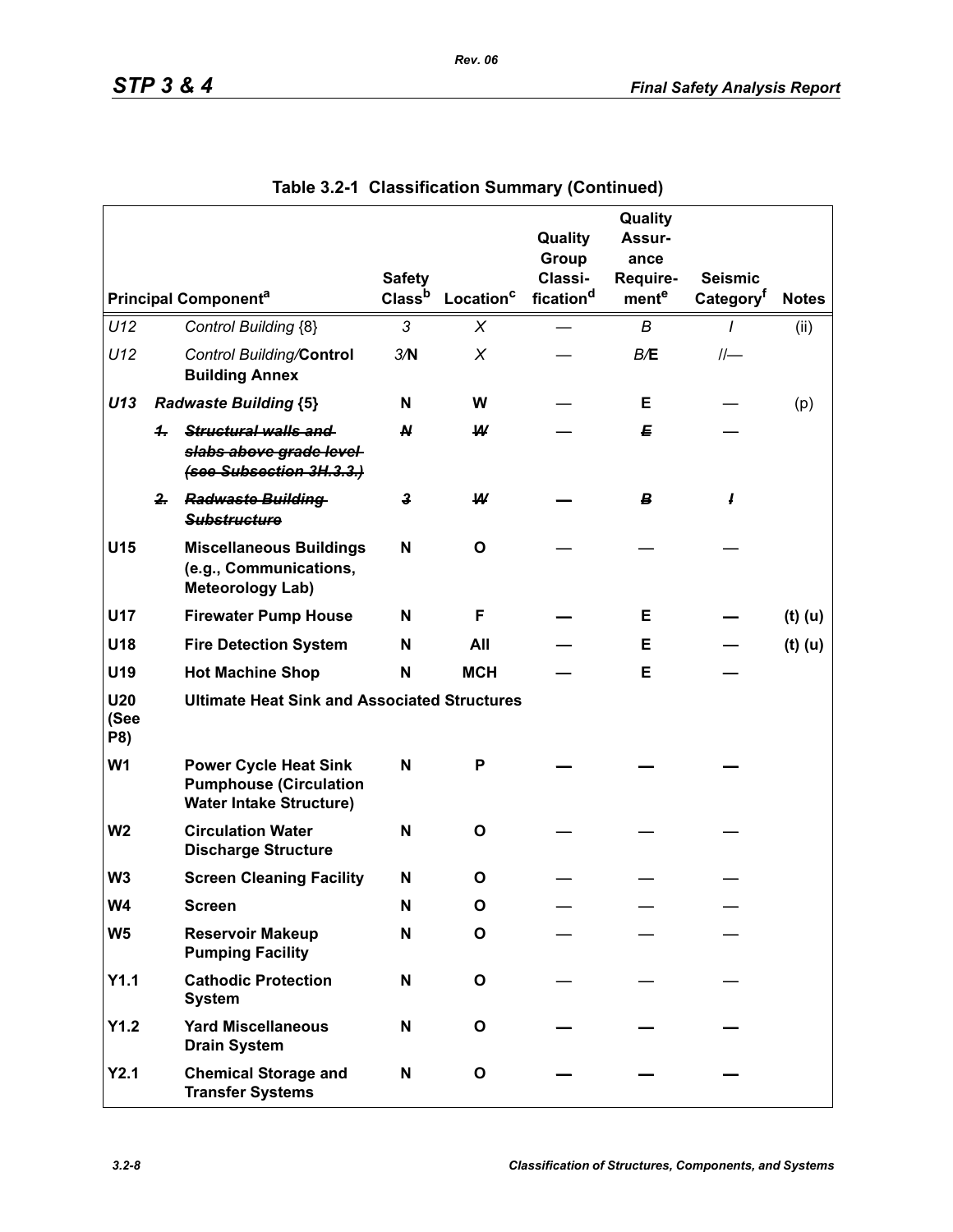|                | <b>Principal Component<sup>a</sup></b>                                                                                       | <b>Safety</b>  | Class <sup>b</sup> Location <sup>c</sup> fication <sup>d</sup> | Quality<br>Group<br>Classi- | Quality<br>Assur-<br>ance<br>Require-<br>mente | <b>Seismic</b><br>Category <sup>f</sup> | <b>Notes</b> |
|----------------|------------------------------------------------------------------------------------------------------------------------------|----------------|----------------------------------------------------------------|-----------------------------|------------------------------------------------|-----------------------------------------|--------------|
| Y2.2           | <b>Reactor Service Water</b><br><b>Pipe Tunnel</b>                                                                           | 3              | O                                                              |                             | B                                              |                                         |              |
| Y2.3           | <b>Radwaste Pipe Tunnel</b>                                                                                                  | N              | O                                                              |                             | Е                                              |                                         | (p)          |
| Y <sub>2</sub> | <b>Diesel Generator Fuel</b><br><b>Oil Storage and Transfer</b><br><b>System including Fuel</b><br><b>Oil Storage Vaults</b> | $\overline{3}$ | <b>O.RZ</b>                                                    |                             | <u>B</u>                                       |                                         |              |
| <u>Y3</u>      | <b>Site Security</b>                                                                                                         | N              | <b>ALL</b>                                                     |                             | E                                              |                                         |              |

|  | Table 3.2-1 Classification Summary (Continued) |  |  |
|--|------------------------------------------------|--|--|
|--|------------------------------------------------|--|--|

 $\blacksquare$